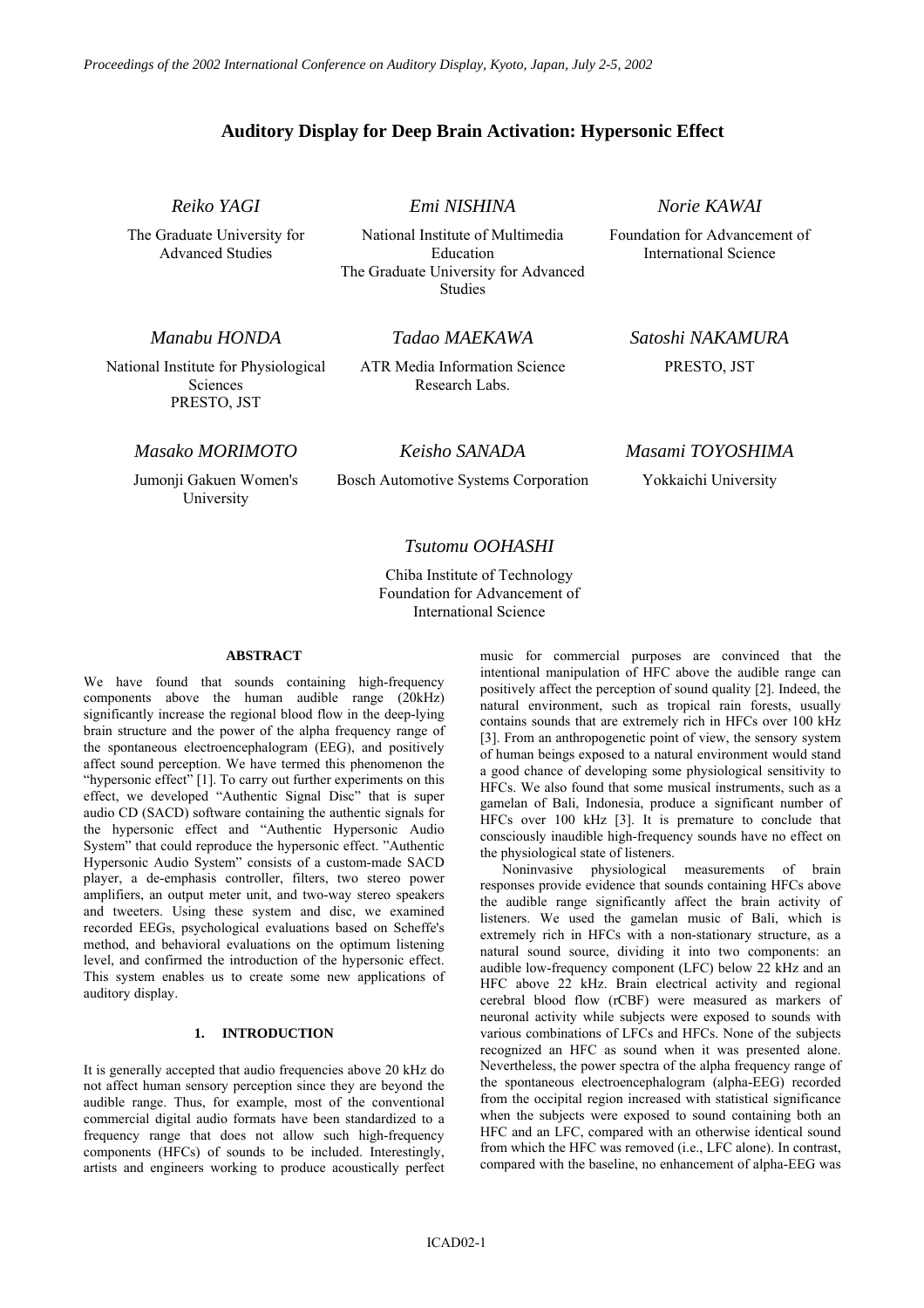evident when either an HFC or an LFC was presented separately [1, 3]. Positron emission tomography (PET) measurements revealed that, when an HFC and an LFC were presented together, the rCBF in the brain stem and the left thalamus increased significantly compared with a sound lacking the HFC above 22 kHz but that was otherwise identical [1, 3]. Simultaneous EEG measurements showed that the power of occipital alpha-EEGs correlated significantly with the rCBF in the left thalamus [1, 3]. Psychological evaluation indicated that the subjects felt the sound containing an HFC to be more pleasant than the same sound lacking an HFC [1, 3, 4]. Behavioral assessments focusing on the optimum sound level showed that the subjects were introduced to louder listening conditions when they listened to the sound containing an HFC than the same sound lacking an HFC [3]. These results suggest the existence of a previously unrecognized response to complex sound containing particular types of high frequencies above the audible range. We term this phenomenon the "hypersonic effect" (HSE) and the sounds introducing this effect the "hypersonic sound."

In addition, the sounds from which HFCs over 22 kHz were removed decreased the rCBF in the brain stem and the thalamus and decreased the alpha-EEG with statistical significance even when compared with background noise [1, 3]. Since the activities of the brain stem and the thalamus have a close relationship to many contemporary diseases, such as lifestyleinduced diseases, psychosomatic diseases and some kinds of psychiatric disorders, the discovery of this phenomenon is highly significant from the viewpoint of the possible contribution of audio engineering technology to health and welfare. An auditory display system that activates functions of the deep brain by HSE may have a positive effect on human health.

Since we reported on HSE in the Journal of Neurophysiology [1], many people in various fields, including medicine, physiology, acoustics, information and communication science, psychology, urban engineering, have shown interest in this phenomenon. Thus, the application and further examination of this phenomenon have been urged. However, the reproduction of HSE cannot be sufficiently achieved in the present situation. One of the main reasons is that most of the currently available systems related to sound source, representation, measurement and evaluation of human reactions do not conform to what research on HSE requires. Without restructuring these systems, it is difficult to produce and detect HSE. In fact, it has taken us more than fifteen years to succeed in our experiments.

As part of our responsibility as the discoverer of HSE, we are working on the development of a system to stably reproduce HSE. So far, we have developed a sound source and a reproduction system, which is available for anybody who intends to study and utilize HSE. This system will be also useful for practical applications of HSE, for example, amenity design of a sound environment by activating the deep brain.

## **2. REQUIRED FEATURES OF THE SYSTEM FOR HSE**

The most notable structural feature of sounds introducing HSE is that they are rich in HFCs over 20 kHz. The highest frequency of the sound sources in our experiments exceeded 100 kHz. Such HFCs are also accompanied by a non-stationary fluctuation in a micro temporal domain of a few milliseconds or

less. When these non-stationary structures were replaced by stationary random noise, HSE was not introduced [5].

Consequently, one of the most significant problems is creating the software for the experiments; finding sound sources having a non-stationary fluctuating structure, recording and editing them as precisely as possible, and storing them on a stable medium after making a master. Another problem is how to transduce the sound signal stored on a recording medium to an aerial elastic wave as faithfully as possible, and to present it to subjects during physiological, psychological or behavioral experiments.

To satisfy the required features, we originally developed a system for sound recording, editing, mastering, reproduction, and presentation as shown in Figure 1 and 2.

## **3. DEVELOPMENT OF SOUND SOURCE SOFTWARE "AUTHENTIC SIGNAL DISC"**

#### **3.1. Sound Source**

We collected and recorded, from all over the world, sounds from musical instruments and from the natural environment that were rich in HFCs accompanied by non-stationary fluctuating structures.

## **3.2. Recording Methods**

The sounds source were recorded mainly by a B&K4135 1/4 inch condenser microphone, which has a flat free field frequency response of up to 100 kHz. The signals were digitally coded with Dr. Yoshio Yamasaki's high-speed one-bit coding signal processor with an A/D sampling frequency of 3.072 MHz, which decreased the noise floor in the high-frequency range. We stored the sounds in a digital recorder also designed and constructed by Dr. Yamasaki [6].

#### **3.3. Requirements for the Recording Medium**

Uniformity and assurance of reproduction must be considered in the selection of a recording medium for an authentic sound sample. Consequently, a non-rewritable optical disc recording system was more suitable for our purpose than a fictile magnetic recording system. The system also had to have an upper limit for the recordable frequency of more than 100 kHz, since the frequency range of the sound source went over 100 kHz. Moreover, we had to confirm that the package software and the equipment to play it on were both of the highest quality. We felt that a super audio CD (SACD) based on DVD technology would best meet our conditions for reconstruction and arrangement, and thus, we adopted the SACD, with considerable modification of the player, for our recording medium.

#### **3.4. Signal Processing**

We adopted Dr. Yamasaki's high-speed one-bit coding signal processing, which had made a significant contribution to our study on HSE, as the signal processing method for this system. The source sounds, described in section 3.2, were re-converted into an analogue signal, edited, and then converted into a DSD format with Dr. Yamasaki's 1-bit A/D converter, which supports the DSD format with an A/D sampling frequency of 2.8224 MHz. An emphasis process was introduced in order to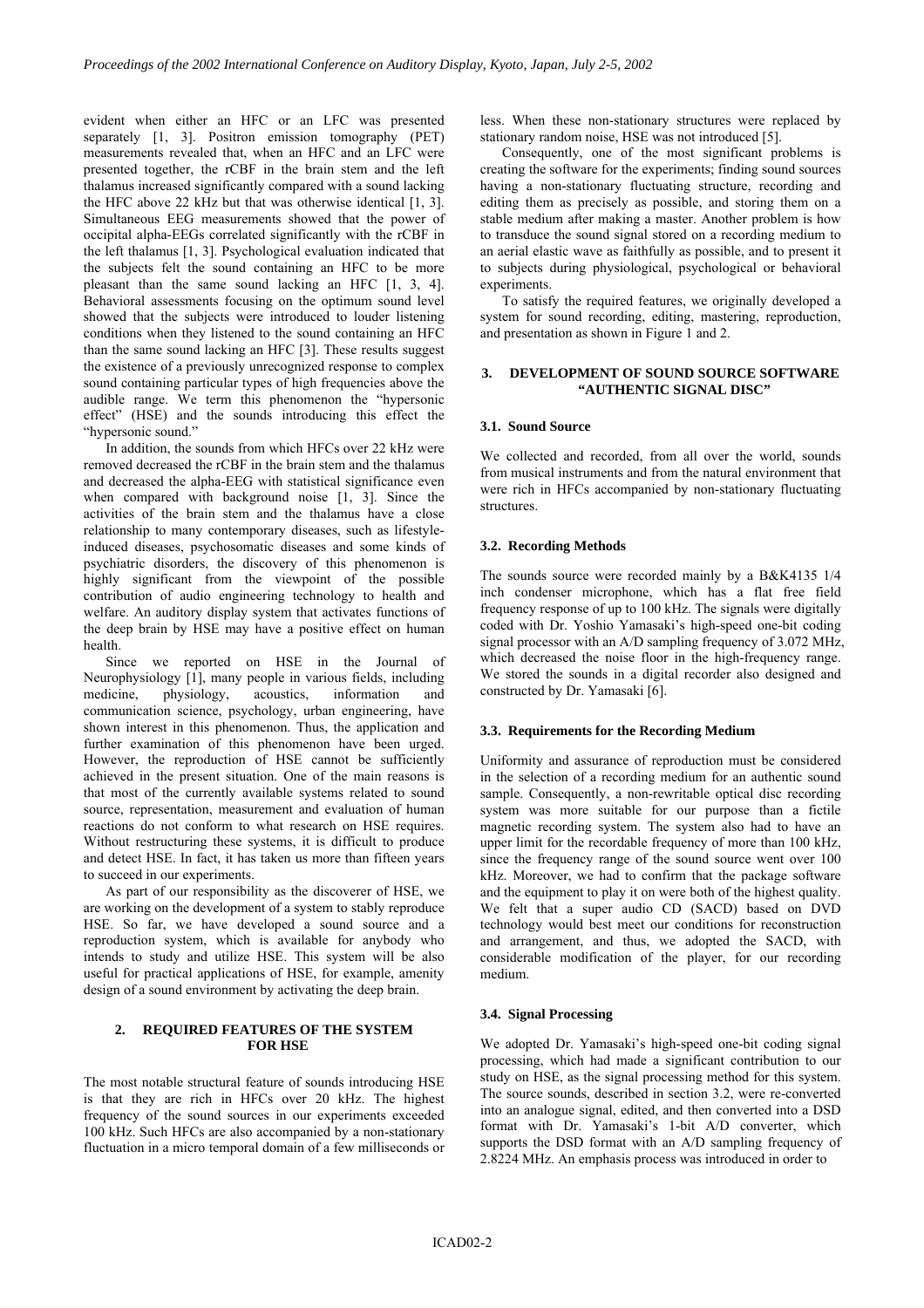



Figure 2 *"Authentic Hypersonic Audio System"*

| Table 1 Contents of "Authentic Signal Disc" ARHS9002 |  |  |  |  |  |
|------------------------------------------------------|--|--|--|--|--|
|------------------------------------------------------|--|--|--|--|--|

| $<$ I. Test signals $>$ | < II. Sound sources for experiments on hypersonic effect > | < III. From "Hypersonic sound series" > |
|-------------------------|------------------------------------------------------------|-----------------------------------------|
|                         |                                                            |                                         |

| <b>Track</b><br>No. | Signal form  | Parameters            | <b>Track</b><br>No.                        | Contents                                                                                                     | Construction                                                                                                          | <b>Track</b><br>No.         | Title                              | Credits                                                                         |                                             |
|---------------------|--------------|-----------------------|--------------------------------------------|--------------------------------------------------------------------------------------------------------------|-----------------------------------------------------------------------------------------------------------------------|-----------------------------|------------------------------------|---------------------------------------------------------------------------------|---------------------------------------------|
|                     | Isinewave    | $L/R$ 1kHz            | 43                                         | 'Gambang Kuta"<br>(Balinese gamelan<br>music)<br>"Gambang Kuta"<br>components<br>(Balinese gamelan<br>music) | $L/R$ (2 ch stereo)<br>L= High-frequency<br>component above 22kHz,<br>attenuation slope 80dB/oct.<br>R= Low-frequency | 47                          | "Ranka"                            | Composed by                                                                     |                                             |
| $\overline{2}$      | Isinewave    | $L/R$ 10 kHz          |                                            |                                                                                                              |                                                                                                                       |                             | from                               | YAMASHIRO Shoji                                                                 |                                             |
| 3                   | Isinewave    | $L/R$ 100 Hz          |                                            |                                                                                                              |                                                                                                                       |                             | ASIAN ECHOSCAPE Keyboard played by | SHIKANO Akira                                                                   |                                             |
| 4                   | lwhite noise | L-ch only             | 44                                         |                                                                                                              |                                                                                                                       |                             |                                    | (Ecophonic sound)                                                               |                                             |
| 5                   | white noise  | R-ch only             |                                            |                                                                                                              |                                                                                                                       | 48                          | "Ikaruga"                          | Composed by                                                                     |                                             |
| 6                   | lwhite noise | $L/R$ in phase        |                                            |                                                                                                              |                                                                                                                       |                             | from                               | YAMASHIRO Shoji                                                                 |                                             |
|                     | white noise  | L / R opp.phase       |                                            |                                                                                                              | component below 22kHz,                                                                                                |                             |                                    | ASIAN ECHOSCAPE Keyboard played by                                              |                                             |
| 8                   | Isinewave    | L/R2Hz                |                                            |                                                                                                              | attenuation slope 80dB/oct.                                                                                           |                             |                                    | <b>SHIKANO Akira</b><br>(Ecophonic sound)                                       |                                             |
|                     |              |                       | 45                                         | Got Rhythm" by<br>George GERSHWIN<br>(Music box sounds)                                                      | $L/R$ (2 ch stereo)                                                                                                   | 49                          | "Ektenia"                          | Traditional chants of Bulgaria                                                  |                                             |
|                     |              | L / R 150 kHz         |                                            |                                                                                                              |                                                                                                                       |                             |                                    | Arranged by Dobri HRISTOV                                                       |                                             |
| 40                  | Isinewave    |                       |                                            |                                                                                                              |                                                                                                                       |                             |                                    | Played by "QUARTET SLAVEI"                                                      |                                             |
|                     | 41 baseline  | Analog signal<br>mute | 46<br>"I Got Rhythm" by<br>George GERSHWIN | L= High-frequency<br>component above 22kHz,                                                                  |                                                                                                                       | 50   "Ujan mas"             | Composed by                        |                                                                                 |                                             |
|                     | 42 blank     | Digital signal mute   |                                            | components<br>(Music box sounds)                                                                             |                                                                                                                       | attenuation slope 80dB/oct. |                                    |                                                                                 | Cok. Alit HENDRAWAN<br>Played by "YAMASARI" |
|                     |              |                       |                                            |                                                                                                              |                                                                                                                       |                             | R= Low-frequency                   |                                                                                 |                                             |
|                     |              |                       |                                            |                                                                                                              | component below 22kHz                                                                                                 |                             |                                    | gamelan music)                                                                  |                                             |
|                     |              |                       |                                            |                                                                                                              | attenuation slope 80dB/oct.                                                                                           | 51                          | "Je te veux"                       | Composed by<br>Erik SATIE<br>Arranged by SAITOH Misao<br>(Music box sound)      |                                             |
|                     |              |                       |                                            |                                                                                                              |                                                                                                                       | 52                          | "La Primavera"                     | Composed by<br>Antonio VIVALDI<br>Arranged by SAITOH Misao<br>(Music box sound) |                                             |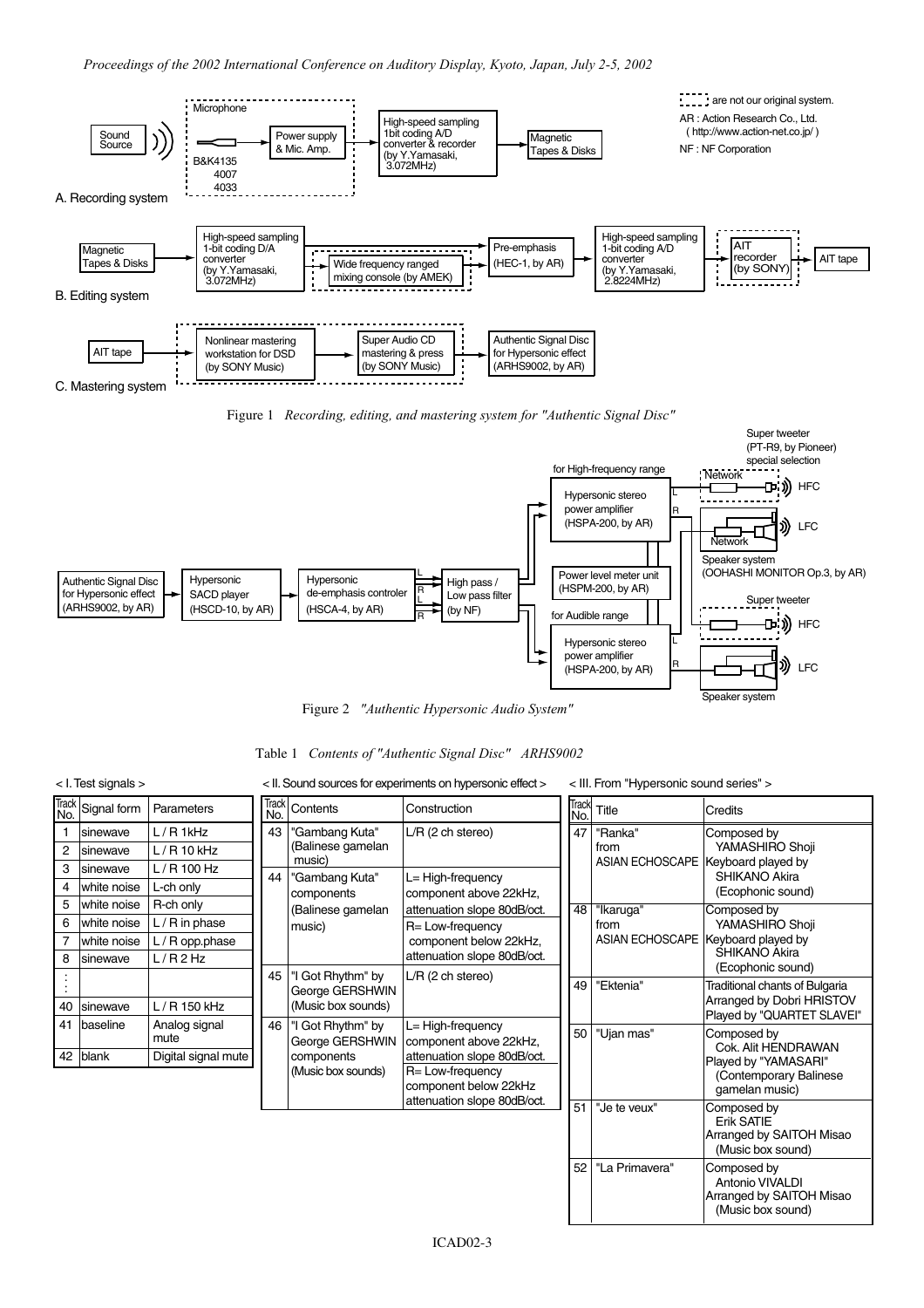prevent the reproduced signal from being contaminated by 1-bit noise.

## **3.5. Authentic Signal Disc**

The SACD named "Authentic Signal Disc" (ARHS9002 by Action Research Co. Ltd. [AR], Tokyo, Japan) (see Table 1) was produced from a master of the data constructed in section 3.4.

## **4. DEVELOPMENT AND COMPOSITION OF REPRODUCTION SYSTEM "AUTHENTIC HYPERSONIC AUDIO SYSTEM"**

## **4.1. Hypersonic SACD Player**

We have raised the response to the super high-frequency range of the current SACD player, which was attenuated at the range over 50 kHz. A response of –6 dB at 100 kHz was achieved on an AR hypersonic SACD player HSCD-10. "Authentic Signal Disc" should be played on this player.

## **4.2. Amplifiers**

#### *4.2.1. Frequency Response*

The amplifiers should have a good response to a frequency range of up to at least 100 kHz.

#### *4.2.2. De-emphasis Controller / Pre-amplifier*

We developed a de-emphasis controller with a pre-amplifier function. This system effectively eliminates 1-bit noises from high frequency components, de-emphasizing the reproductive output from "Authentic Signal Disc" on which the emphasized signals were recorded.

We also proposed a bi-channel sound presentation system [4]. In this system, the input signals are first divided into a highband signal and a low-band signal. Then each signal is amplified and reproduced separately. With this equipment, it is possible to reproduce and present LFC and HFC separately or simultaneously. To construct the bi-channel sound presentation system, we designed a pre-amplifier with an  $L/R \times 1$  channel of input divided into an  $L/R \times 2$  channels of output (HSCA-4, by  $AR$ ).

#### *4.2.3. Power Amplifiers*

We prepared two stereo power amplifiers, one for the audible range and the other for the inaudible range. To get an accurate transient response, the power amplifiers were designed to have bridged operation amplifier units consisting of discrete differential amplifier circuits. Each channel of the amplifiers was designed with a mono block construction, including a power supply unit with a massive toroidal transformer, in order to response to an instantaneously changeable load up to an inaudible high frequency. The power of the output is 100 W per channel (HSPA-200, by AR).

## *4.2.4. Power Level Meter Unit*

A power level meter installed in a power amplifier may cause unexpected damage to response and sound quality in the final stage of audio signal processing, because both the speakers and the meter are driven in parallel. To overcome this problem, we developed a power level meter unit independent of the power amplifier.

## **4.3. Method for Band Division**

When an HSE experiment is conducted, it is necessary to divide the source signal into audible and inaudible high-frequency components in the bi-channel sound presentation system. For this purpose, the high-pass filter (CF-6FH series by NF Electronic Instruments) and low-pass filter (CF-6FL series) certified by previous experiments on HSE are recommended.

### **4.4. Speaker System**

#### *4.4.1. Configuration of the Speaker System*

The speaker system was designed with a 2-way system for the audible range and a super tweeter for the inaudible highfrequency range.

## *4.4.2. System for the Audible Range*

To flexibly arrange the crossover frequency of the bi-channel sound presentation system, the speaker system for the audible range should have a good response up to around 40 kHz. Our system was designed with a cone-type woofer and a bendingwave, semi-full-range tweeter (OOHASHI MONITOR Op. 3 by AR).

## *4.4.3. Super Tweeter*

Selection of super tweeters for the experimental system is flexible according to a user's objective or the reproduction environment. Ribbon type super tweeters are provided as the standard set of super tweeters. We specially selected units with superior characteristics for high frequencies over 100 kHz from among the Pioneer beryllium-ribbon type super tweeter (PT-R9, by pioneer) which have the best response to high frequency ranges of all current products.

The system described in this paper has not only almost flat frequency response between 30 Hz and over 100 kHz but also superior impulse responses.

## **5. EXPERIMENT EVALUATION**

We conducted experiments to confirm that the sound that was presented by our system induced HSE. We examined recorded EEGs, psychological evaluations based on Scheffe's method, and behavioral evaluations on the optimum listening level based on the previous findings [7, 8].

Our results showed that the power spectra of the occipital alpha-EEG increased with statistical significance  $(p<0.05)$ when the subjects were exposed to sounds containing both an HFC and an LFC (i.e., Full Range Sound: FRS), compared with exposure to an otherwise identical sound from which the HFC was removed (i.e., High Cut Sound: HCS) (Figure 3). Psychological evaluation indicated that the subjects felt the sound containing an HFC to be more pleasant than the same sound lacking an HFC with statistical significance (p< 0.01 or 0.05). A tendency was also observed with statistical significance  $(p<0.05)$  for the subjects to adjust to the optimum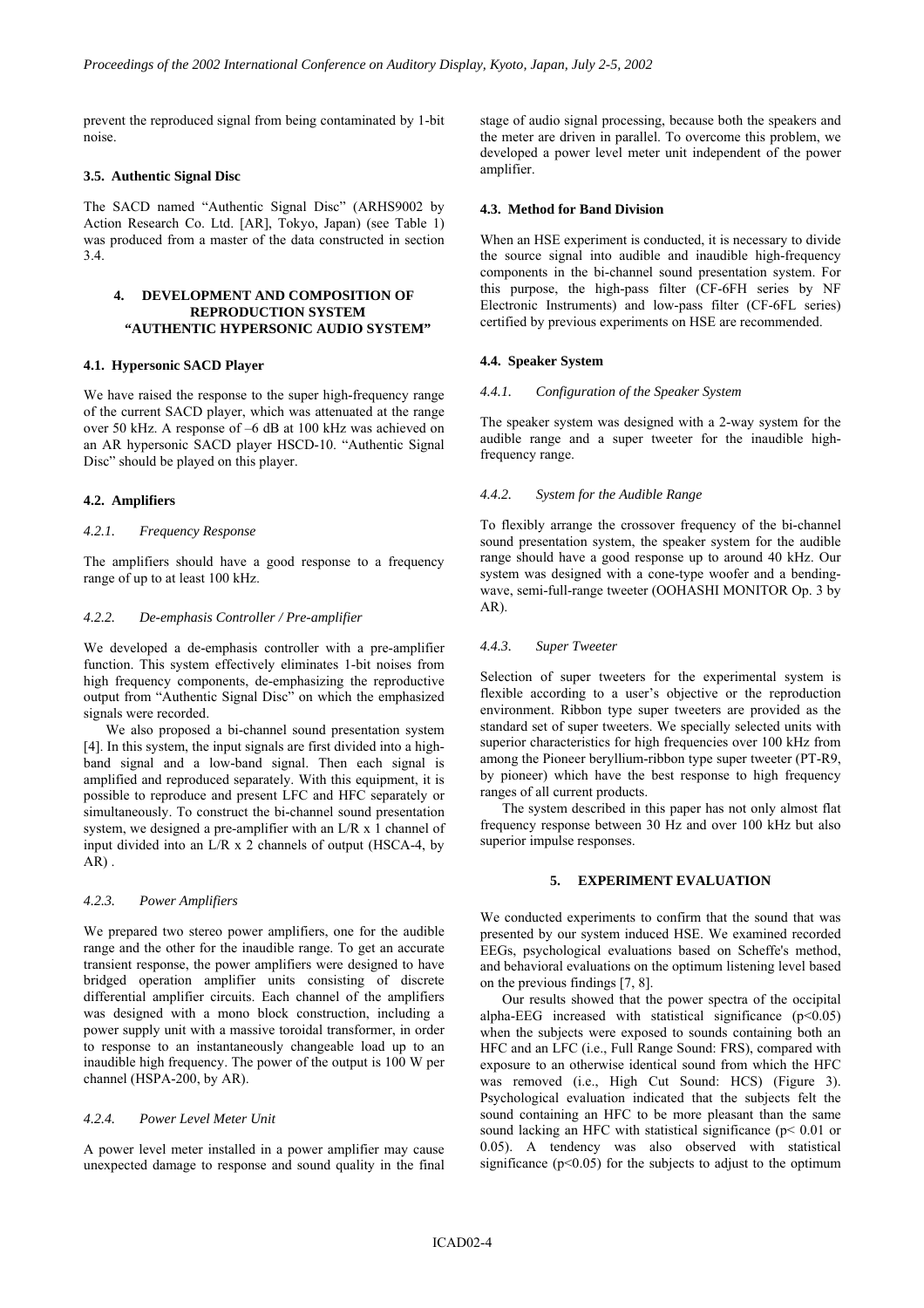listening level at a higher magnitude for FRS than HCS (Figure 4). These results conform well to our former findings. Thus, we can confirm the emergence of HSE using our "Authentic Hypersonic Audio System" and "Authentic Signal Disc" reported in this paper.



Figure 3. *Power of occipital alpha-EEG during each sound condition.* 

*Baseline: No sound presentation HCS: High Cut Sound (LFC only) FRS: Full Range Sound (HFC + LFC)*



Figure 4. *Change of adjusted sound listening level for each sound condition.* 

## **6. CONCLUSION**

To establish a system that can reproduce a hypersonic effect (sounds containing high-frequency components above the audible range positively affect human physiological and psychological states and behavior, activating the deep brain.), we developed a sound source "Authentic Signal Disc" and a reproduction system "Authentic Hypersonic Audio System." In our experiments using these system and disc for EEG recordings, psychological evaluations, and behavioral evaluations, we observed statistically significant tendencies that conform well to our previous findings. The results suggest the effectiveness of our system. The system and the disc are provided by Action Research Co. Ltd (http://www.actionnet.co.jp/), and will be used in further experiments on HSE and in applications of HSE, such as amenity design of a sound environment.

#### **7. ACKNOWLEDGMENT**

We would like to express our gratitude and thanks to Prof. Dr. Yoshio Yamasaki, Waseda University, for developing the superior signal processing systems for this work.

## **8. REFERENCES**

- [1] Oohashi T. et al.: Inaudible high-frequency sounds affect brain activity: hypersonic effect, Journal Neurophysiology 83: 3548-3558, 2000.
- [2] Neve R: Letters, Rupert Neve of Amek replies, Studio Sound and Broadcasting Engineer Soc. 26: 252-256, 1978.
- [3] Oohashi T. et al.: Multidisciplinary study on the hypersonic effect, In: Inter-areal Coupling of Human Brain Function (Ed. by Shibasaki H. et al.), Elsevier, Amsterdam, 27-42, 2002.
- [4] Oohashi T. et al.: High frequency sound above the audible range affects brain electric activity and sound perception, AES 91st Convention Preprint 3207, 1-25, 1991.
- [5] Morimoto M. et al.: Reality of sounds and transient changes of brain electric activity (in Japanese), Transactions of the Virtual Reality Society of Japan, 3: 21- 28, 1998.
- [6] Yamasaki Y.: Proceedings of International Symposium on Active Control of Sound and Vibration, 21-32, 1991.
- [7] Yagi R. et al.: Multidisciplinary evaluation on the hypersonic effect with the Authentic hypersonic sound systems (in Japanese), Proc. 2001 autumn meeting of Acoustical Society of Japan, 527 – 528, 2001.
- [8] Yagi R. et al.: A method for behavioral evaluation on the hypersonic effect (in Japanese), Proc. 2002 spring meeting of Acoustical Society of Japan, 527 - 528, 2002.